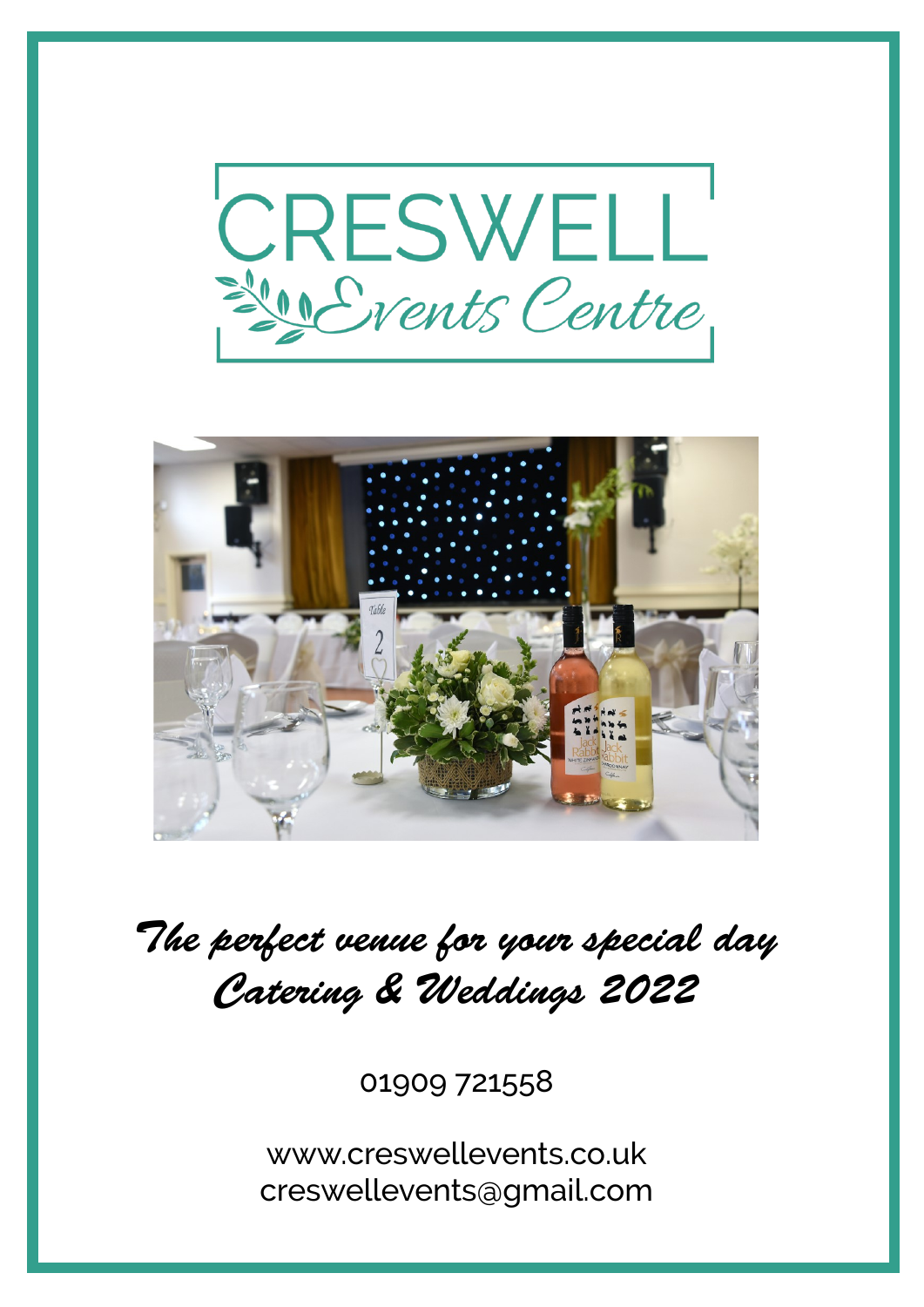Weddings at the Creswell Events Centre

Exclusive use venue hire beautifully decorated by our team

If you're looking for the perfect venue for your wedding day then look no further. Creswell Events Centre is an approved venue for marriages, civil partnerships and other civil ceremonies. The Cavendish room can seat up to 50 guests for your wedding ceremony, with the main hall seating 120 for a sit down meal or 220 for an evening event.

All our wedding packages and menus can be completely tailored to your needs we also offer a full catering service from buffets to sit down wedding breakfasts

# *Evening Package*

100 evening guests with bronze buffet plus desserts Chair covers with organza sash, table linen and runner Balloon centrepiece

#### £1550

# *Bronze Package*

Exclusive Venue Use including ceremony room 50 guests daytime 2 course hot buffet menu or celebration menu 100 guests evening bronze buffet Includes chair covers and choice of organza coloured sash, table linen and runner and trio cylinder vases with floating candle centrepiece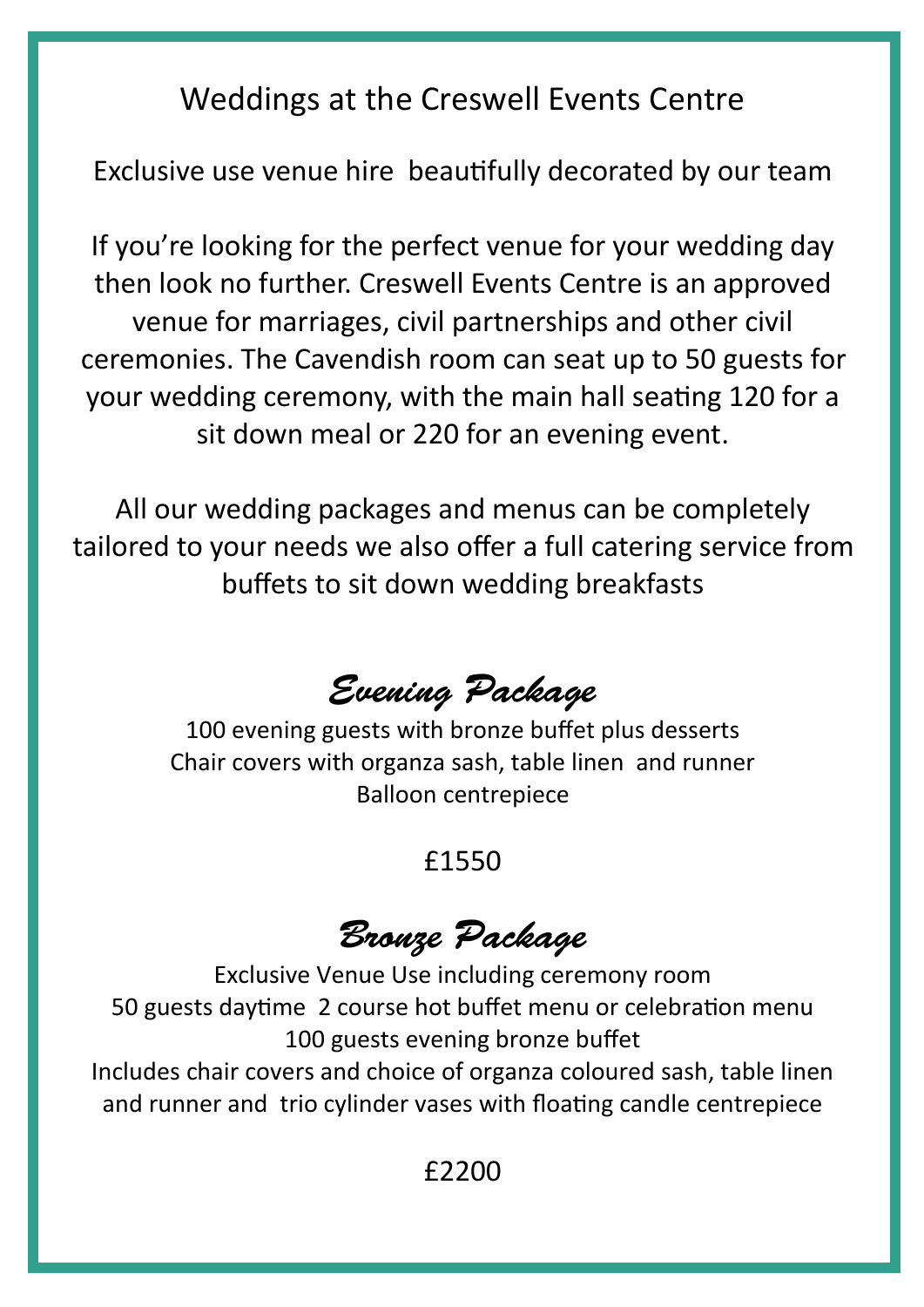*Silver Package*

Exclusive Venue Use including ceremony room 50 guests daytime bronze menu 100 guests evening silver buffet Includes chair covers and choice of coloured sash, table linen and runner With Rustic trio with candles and decoration

£2750

# *Gold Package*

Exclusive Venue Use including ceremony room 50 guests daytime silver menu 100 guests evening silver buffet Includes chair covers and choice of coloured sash with brooch or greenery, table linen and runner, Lantern Centrepiece with candles and greenery on a rustic log slice or mirror, top table decoration and LED top table skirt

#### £3400

# *Platinum Package*

Exclusive Venue Use including ceremony room 50 guests daytime silver menu 100 guests evening gold buffet Bucks Fizz on arrival, wine with meal and prosecco for toast Includes chair covers and choice of coloured sash with brooch or greenery, table linen and runner, Lantern Centrepiece with candles and greenery on a rustic log slice or mirror, top table decoration and LED top table skirt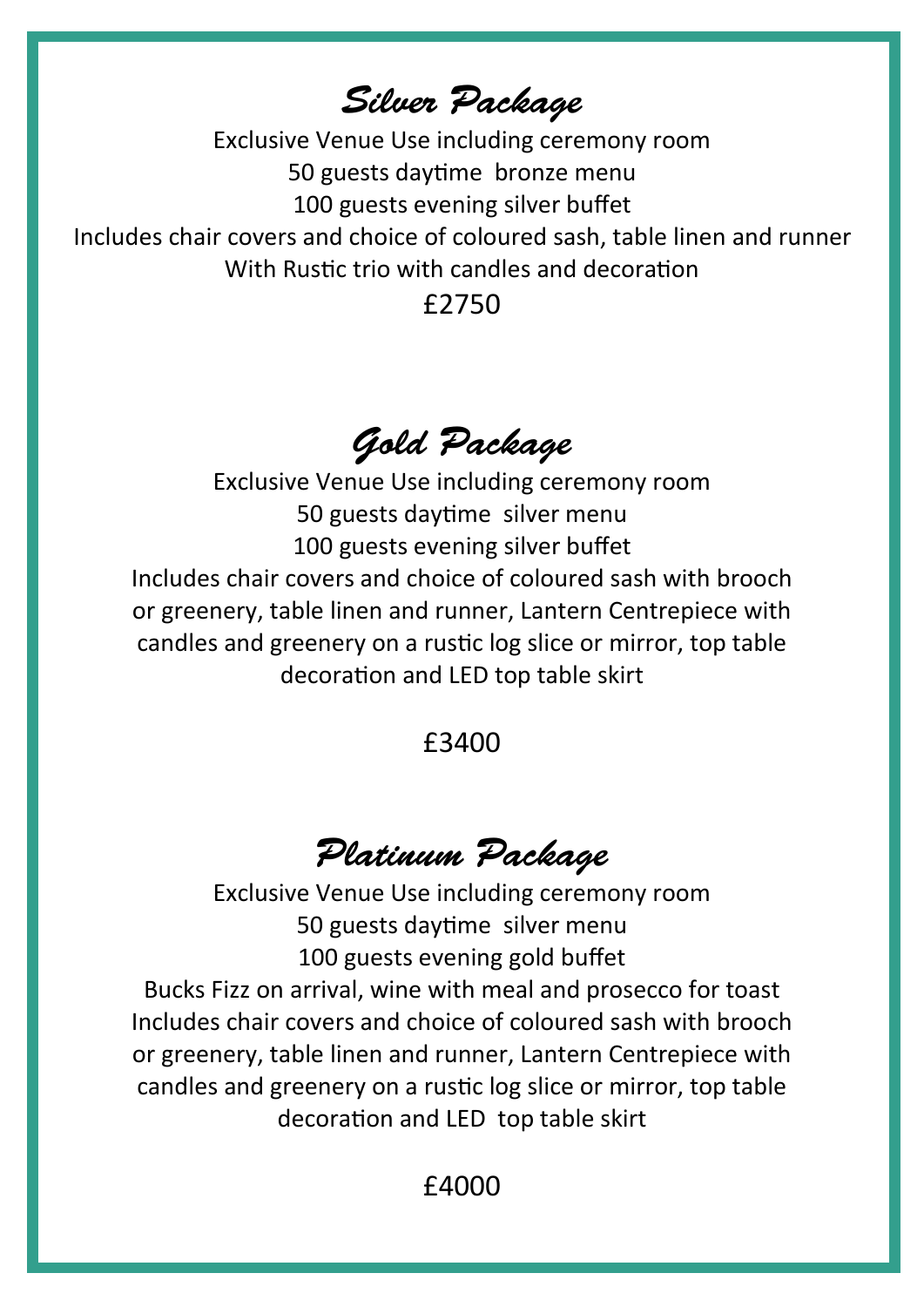*Bronze Menu*

Leek & Potato Soup Chicken Liver Pate Prawn Marie Rose Baked Goats Cheese with Onion Chutney

----------

Braised Beef in Ale with Colcannon Mash Pan Fried Chicken with Pancetta & Mushroom Gravy Roast Pork Belly with Cider & Apple Baked Salmon with Dill & Lemon Butter Sauce Or Replace Mains with Carvery Beef, Pork, Turkey

> Salted Caramel Profiteroles Lemon Meringue Chocolate & Raspberry Parfait White Chocolate & Blueberry Cheesecake

-----------

Choice of 2 from each course Vegetarian option available £22.50 per person

------------

*Celebration Buffet*

A gourmet buffet selection

Meat Platters, Ham, Beef, Turkey, Salami & Olives

Cheese Platter with a selection of English & Continental

Roast Sides of Salmon, Prawns, Smoked Mackerel & Smoked Salmon

Homemade coleslaw, mixed salad, pasta salad, hot new potatoes

Dessert buffet

£17.50 per person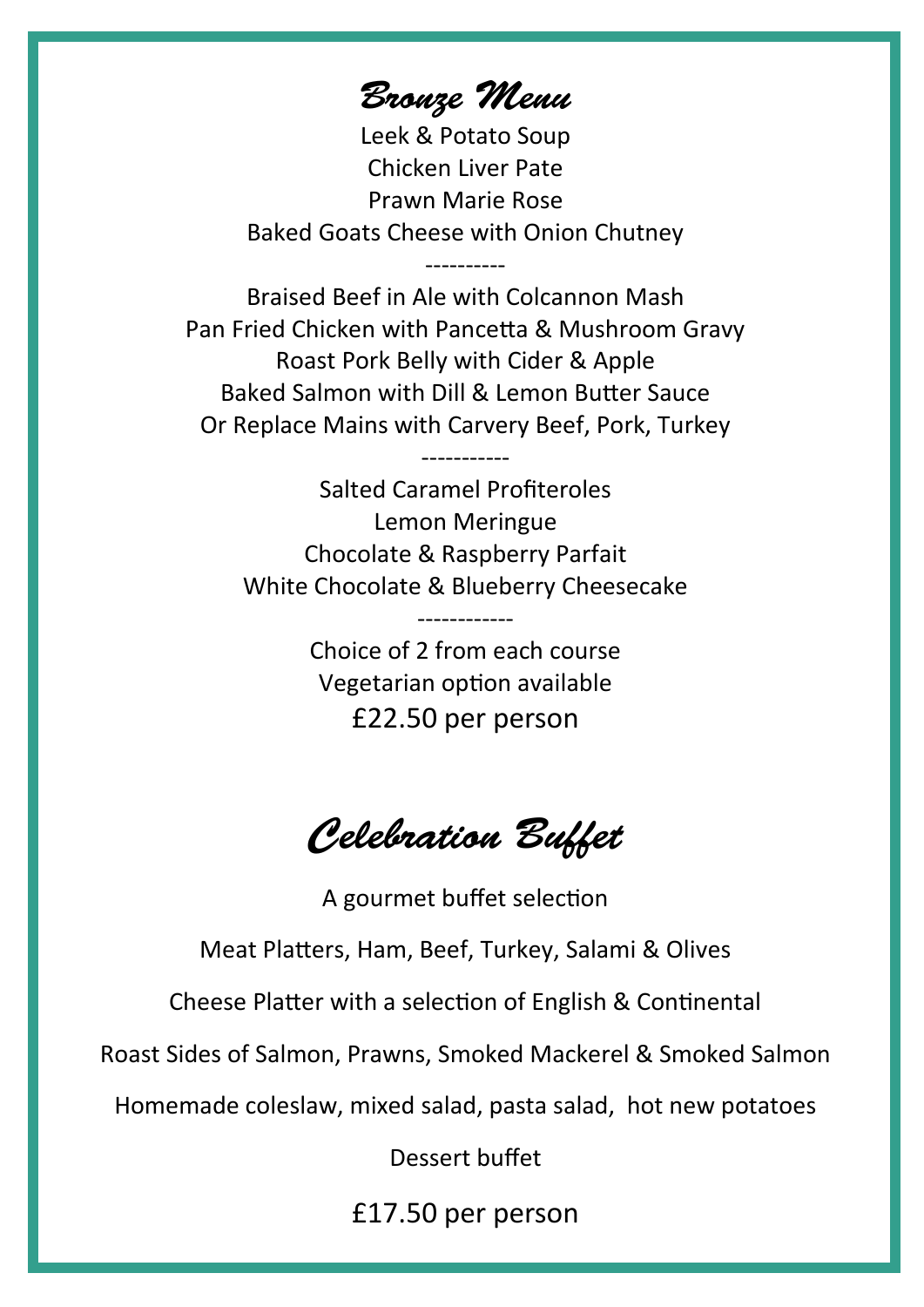*Silver Menu*

Pressed Ham Terrine & Homemade Piccalilli Bruschetta topped with Stilton Mushrooms Watercress or Wild Mushroom Soup Chargrilled Vegetable & Goats Cheese Terrine Hot Smoked Salmon Mousse with Lemon & Chive Dressing

--------

Braised Beef in Red Wine & Mushroom with Colcannon Mash Potato Baked Cod Wrapped in Parma Ham with Hollandaise Sauce Confit Leg of Duck with Sweet Potato Mash & a Honey Hoi Sin Jus Roast Rack of Pork with a Cider & Apple Gravy Or Replace with Striploin of Beef & Roast Leg of Lamb Carvery

---------

Black Forest Brownie with Clotted Cream Ice Cream Lemon Posset with Raspberry Compote & Shortbread Key Lime Pie Salted Caramel Peanut Butter Stack Banoffee Pie

Choose 2 from each course or Carvery Main £27.00 per person



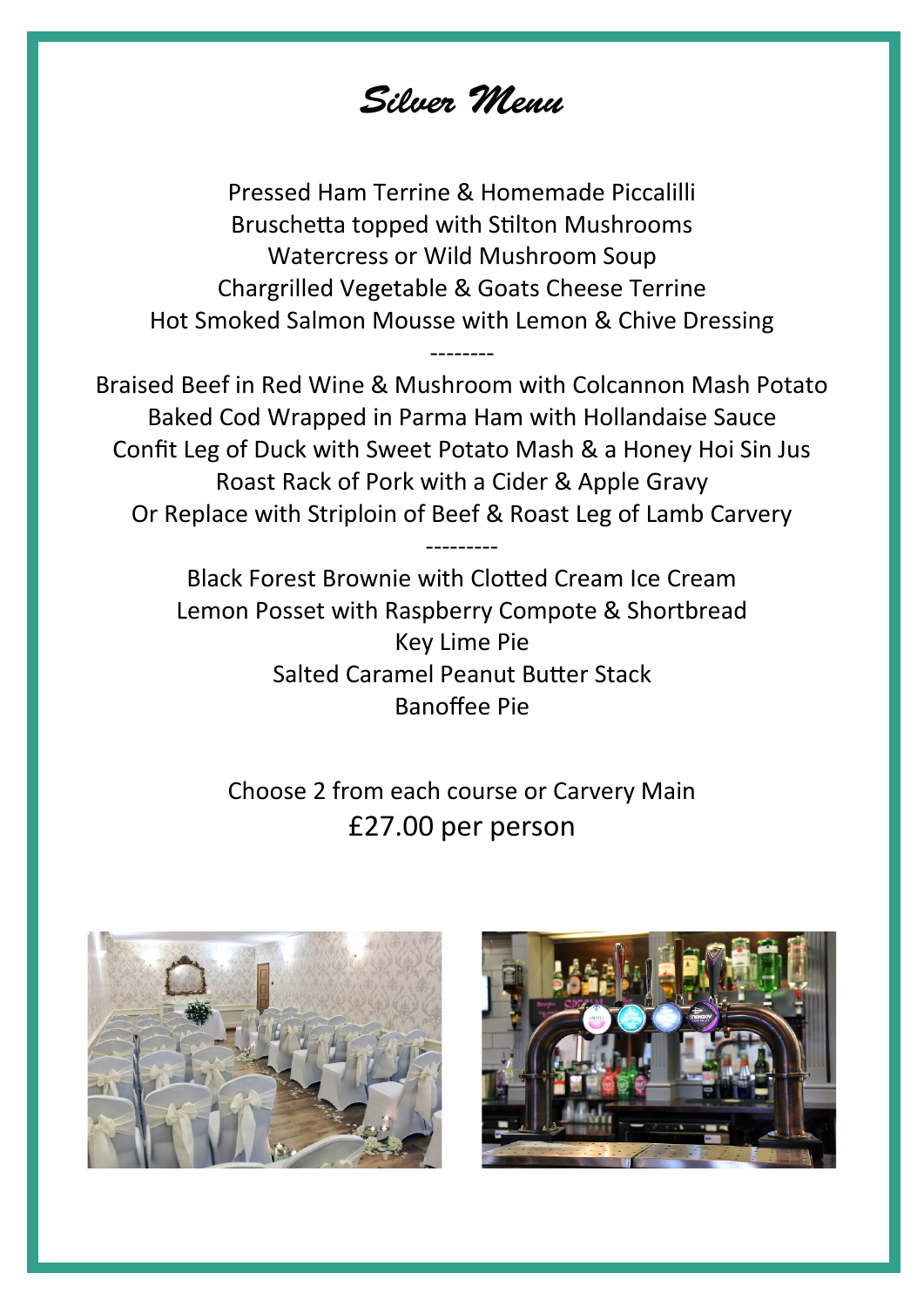*Gold Menu*

Crab & King Prawn Mousse with a Watercress Salad Timbale of Roasted Vegetable with Buffalo Mozzarella & Pesto Oak Trout with Horseradish Dressing Roasted Red Pepper, Tomato & Basil Soup Chicken Liver Parfait with Toasted Sourdough & Onion Relish

> ------- Beef Fillet Wellington

Roast Rump of Lamb with Red wine & Rosemary Jus Fillet of Seabass with Seafood Chowder Fillet of Pork Wrapped in Parma Ham with a Salsa Verde Sauce

--------

Baileys Chocolate Mousse Lemon & Raspberry & Prosecco Trifle Poached Pear Frangipane with Butterscotch Sauce Sticky Ginger Pudding with Honeycomb Ice Cream Choose 2 from each course

£30.00 per person

### *Hot Buffet Menu*

Lasagne Bolognese, Cottage Pie, Sausage Casserole, Chicken Tikka Masala, Chicken Chasseur, Fish Pie, Vegetable Moussaka, Braised Beef in Beer, Scrumpy Pork with Cider and Apple Served with accompaniments Roasted or Boiled Potatoes, Seasonal Vegetables, Boiled Rice, Fresh Mixed Salad, Crusty Bread Selection of desserts

| <b>Choice of 2 Main Courses</b> | £17.50 |
|---------------------------------|--------|
| <b>Choice of 3 Main Courses</b> | £20.50 |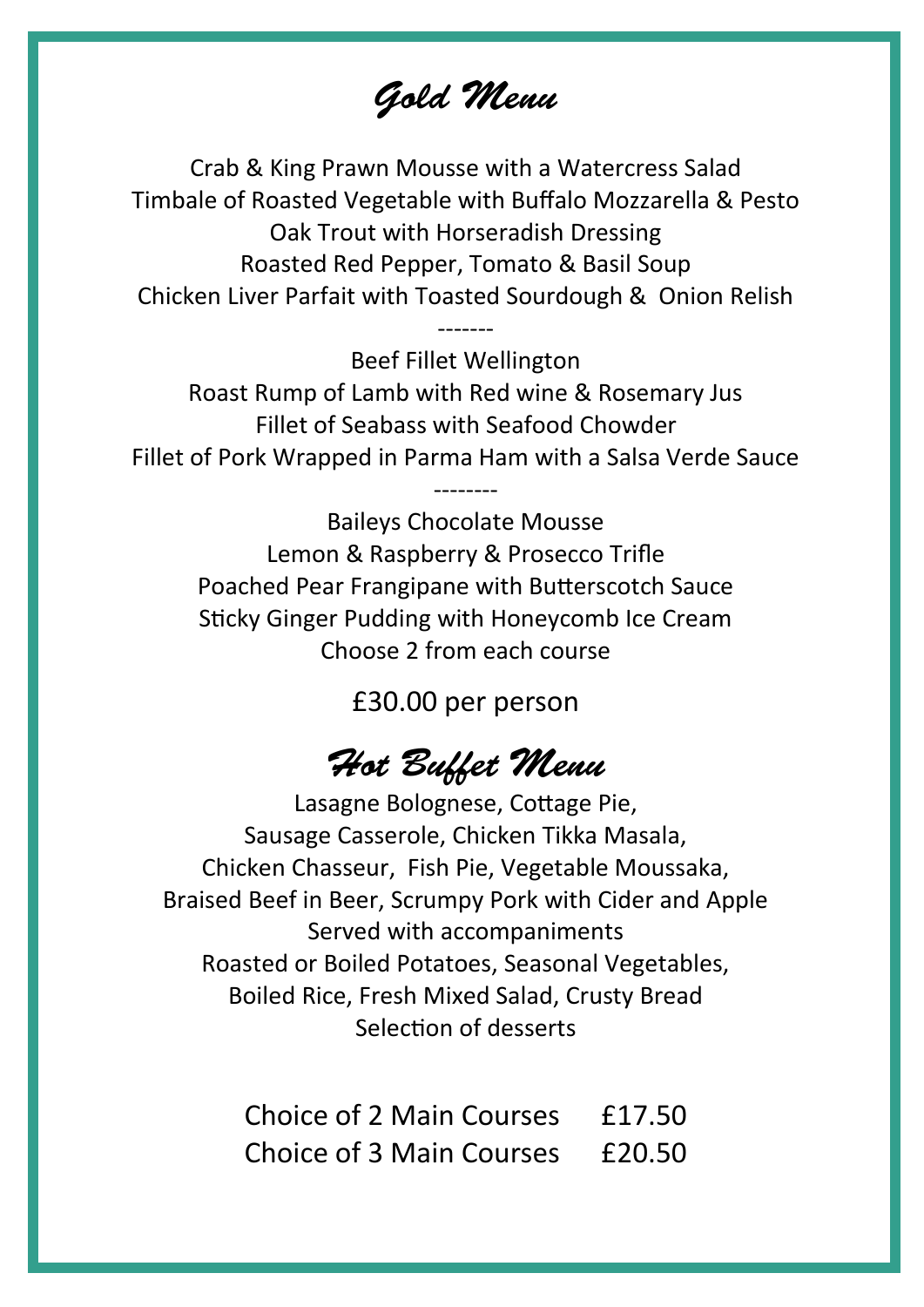*Bronze Buffet*

Assortment of Sandwiched & Wraps Welbeck Sausage Rolls Homemade Quiche Homemade Pizza Variety or Dips & Nibbles

£7.50 per person

### *Silver Buffet*

Assorted Sandwiched & Wraps Welbeck Sausage Rolls Homemade Quiche Selection Homemade Pizza Malay Satay Chicken Skewers Pork Pie & Scotch Eggs Variety or Dips & Nibbles

£10.00 per person

# *Gold Buffet*

Assortment of Sandwiches & Wraps Welbeck Sausage Rolls Pork Pie & Scotch Eggs Homemade Quiche Selection Malay Chicken Satay Skewers Homemade Pepperoni Pizza Honey Mustard Glazed Sausages Potato Wedges with Dips Variety or Dips & Nibbles Selection of desserts

£13.50 per person